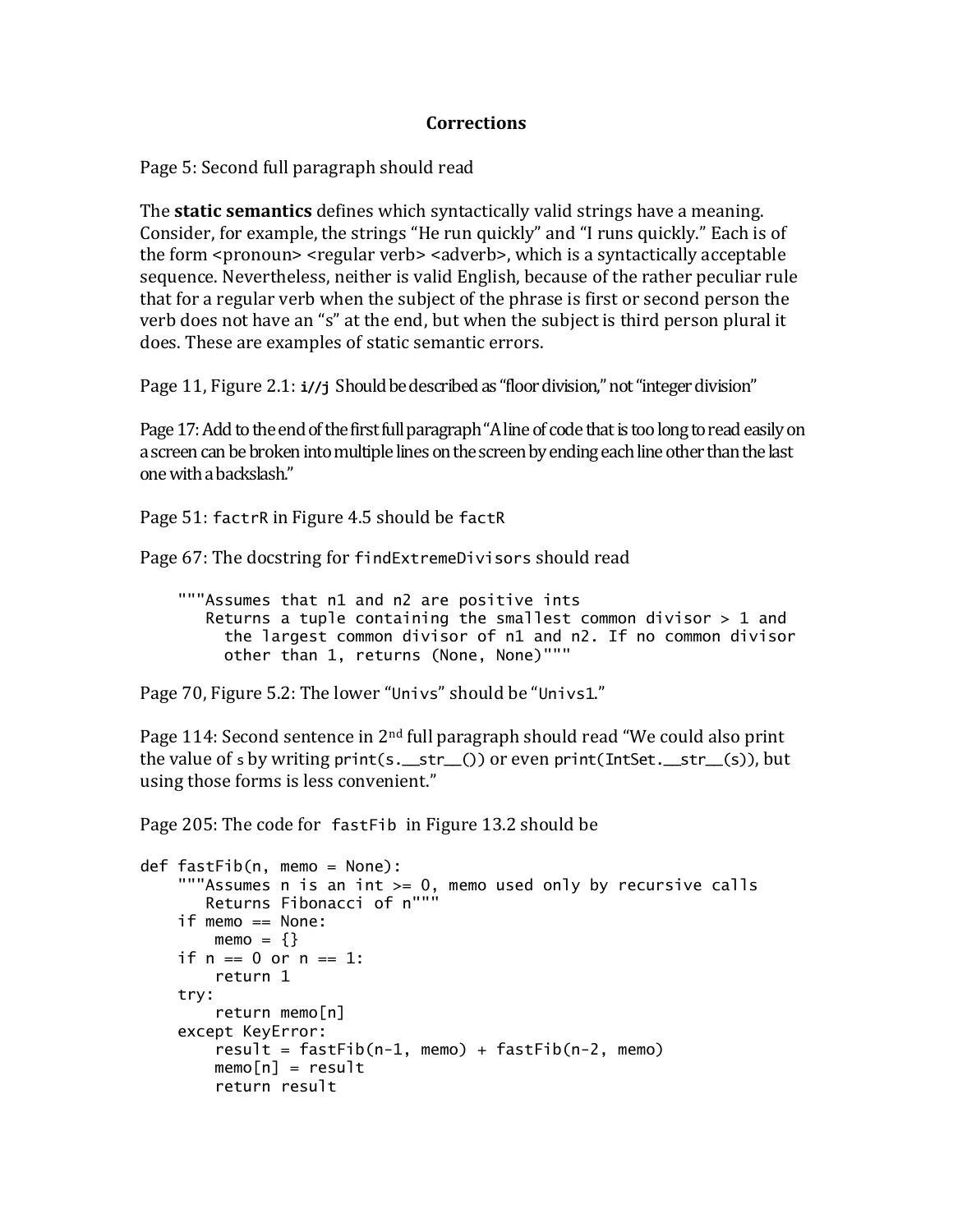Page 211: The start of fastMaxVal in Figure 13.7 should be

```
def fastMaxVal(toConsider, avail, memo = None):
     """Assumes toConsider a list of items, avail a weight
         memo supplied by recursive calls
 Returns a tuple of the total value of a solution to the
 0/1 knapsack problem and the items of that solution"""
    if memo == None:
       memo = \{\}
```
Page 219: ydist in distFrom should be yDist

Page 257: paragraph before figure should say that some "ranges of values" are more common …

Page 260:

```
print scipy.integrate.quad(abs, 0, 5)[0] should be
print scipy.integrate.quad(gaussian, -2, 2, (0, 1))[0]
print scipy.integrate.quad(gaussian, -2, 2, (0, 1))[0] should be
print scipy.integrate.quad(gaussian, -2, 2, (0, 1))[0]
```
Page 331:

In the first sentence of the paragraph before first equation, "to to" should be replaced by "to"

The following sentence should be added after the first sentence of that paragraph, "Consider a sample containing the three examples: 100, 200, and 300."

Page 333, Figure 19.5 should start with the line from scipy import stats

Page 416: Second full paragraph, last sentence: model.coef[1][0] should be model.coef\_[1][0].

Page 420, Figure 24.14, 6th line currently reads labels.append(15). It should read labels.append('D').

Page 421, first paragraph: "Since the weights are negative" should read "Since the weights are positive."